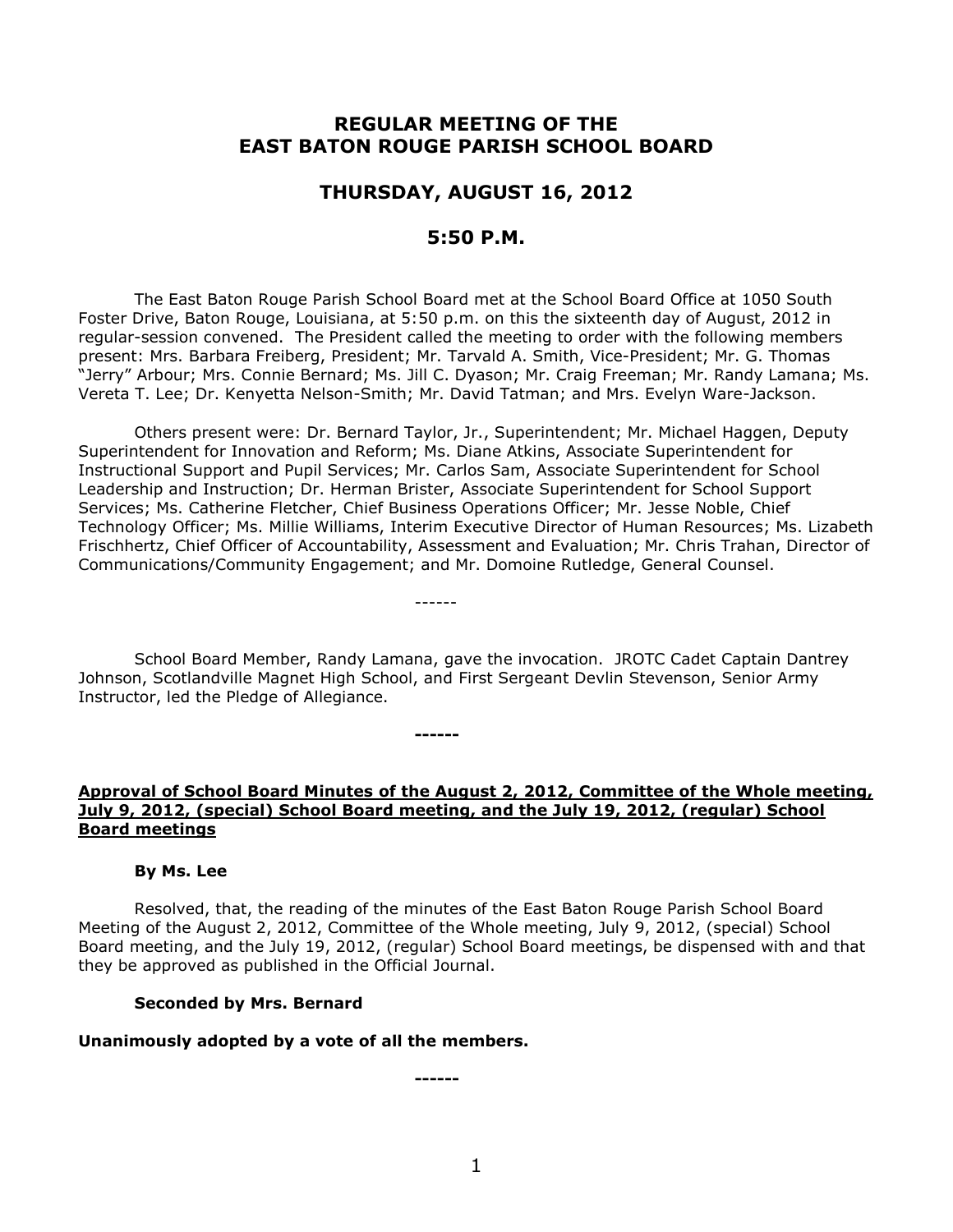# **Adoption of a Resolution Proclaiming the Week of September 9-15, 2012, as "Arts in Education Week"**

### **By Mrs. Ware-Jackson**

Resolved, that, the East Baton Rouge Parish School Board does hereby adopt a resolution proclaiming the week of September 9-15, 2012, as "Arts in Education Week."

# **Seconded by Mr. Tatman**

# **Unanimously adopted by a vote of all the members.**

**------**

# **Adoption of a Resolution Proclaiming the Month of October 2012, as "I CARE Red Ribbon Month"**

# **By Ms. Dyason**

Resolved, that, the East Baton Rouge Parish School Board does hereby adopt a resolution proclaiming the month of October 2012, as "I CARE Red Ribbon Month."

**------**

# **Seconded by Ms. Lee**

# **Unanimously adopted by a vote of all the members.**

# **Adoption of a Resolution to Adopt and Levee Adjusted Rates**

### **By Mr. Smith**

Resolved, that, the East Baton Rouge Parish School Board does hereby adopt a resolution to adopt and levee adjusted rates as certified by the Legislative Auditor, so that tax revenues are not increased as a result of the reassessment recently completed by the Office of the Assessor.

### **Seconded by Ms. Lee**

### **Unanimously adopted by a vote of all the members.**

**------**

# **Adoption of a Resolution to Increase the Millage Rate**

### **By Mr. Smith**

Resolved, that, the East Baton Rouge Parish School Board does hereby adopt a resolution to increase the millage rate as authorized by LA.R.S. 47:1705(B). An increase (roll forward) in the millage rates is allowed, but not in excess of the prior year's maximum authorized millage rate. A roll forward may be levied by two-thirds (2/3) thirds vote of the total membership of a taxing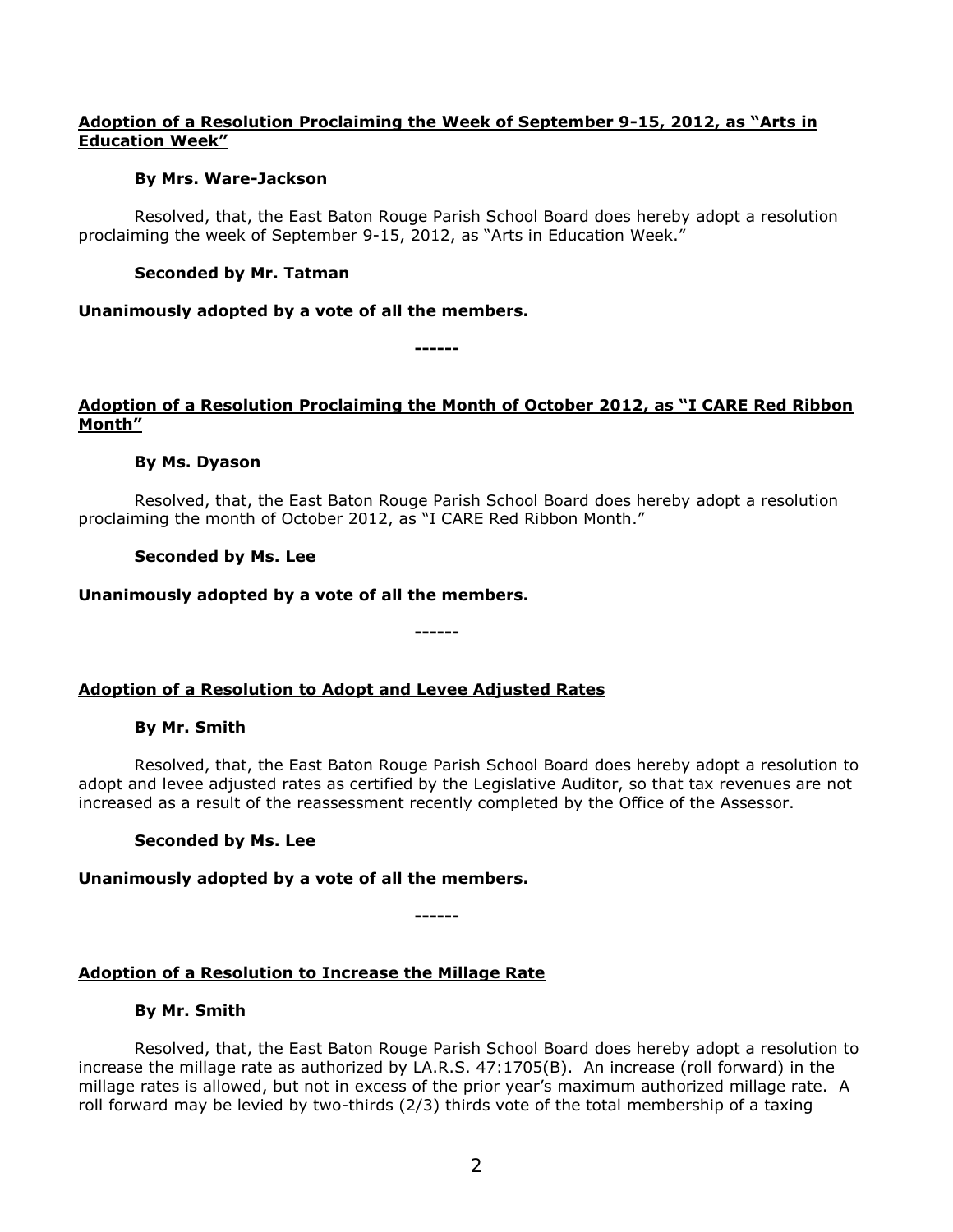authority without further voter approval, but only after a public hearing held in accordance with the open meetings law.

# **Seconded by Mr. Freeman**

### **The vote on the motion was as follows:**

| Yeas: $(8)$    | Mr. Freeman, Mrs. Freiberg, Mr. Lamana, Ms. Lee, Dr. Nelson-<br>Smith, Mr. Smith, Mr. Tatman, and Mrs. Ware-Jackson |
|----------------|---------------------------------------------------------------------------------------------------------------------|
| Nays: $(3)$    | Mr. Arbour, Mrs. Bernard, and Ms. Dyason                                                                            |
| Abstained: (0) | None                                                                                                                |
| Absent: (0)    | <b>None</b>                                                                                                         |
|                | The motion was declared adopted.                                                                                    |

**------**

# **Approval of Consent Agenda Items, Excluding Item #12c**

### **By Dr. Nelson-Smith**

Resolved, that, the East Baton Rouge Parish School Board does hereby approve the Consent Agenda items, excluding Item #12c.

### **Seconded by Mr. Tatman**

### **The vote on the motion was as follows:**

- **Yeas: (10) Mr. Arbour, Mrs. Bernard, Ms. Dyason, Mr. Freeman, Mrs. Freiberg, Mr. Lamana, Ms. Lee, Mr. Smith, Mr. Tatman, and Mrs. Ware-Jackson**
- **Nays: (1) Dr. Nelson-Smith**

**Abstained: (0) None**

**Absent: (0) None**

**The motion was declared adopted.**

**------**

*The following items were approved as part of the Consent Agenda:*

**------**

# **Items approved by the Committee of the Whole for recommendation to the Board:**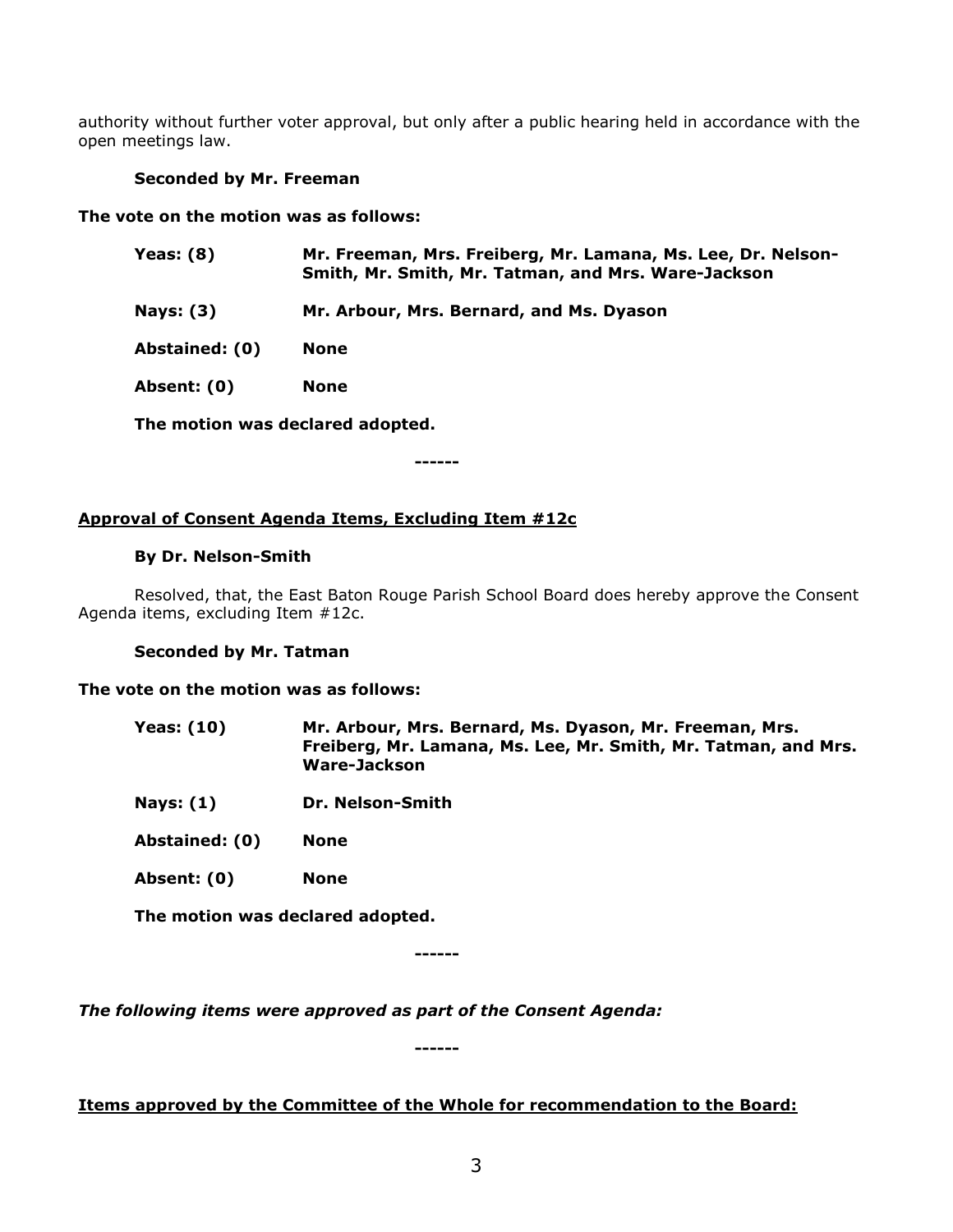Approval of the following new job description: Youth Advocate Specialist.

Acceptance of the recommendation of Mr. Domoine Rutledge, General Counsel, East Baton Rouge Parish School Board, in the matter of: Letonya Rowe, Individually and as Natural Tutrix of her Minor Child, Da'Cia Rowe v. EBRPSB, Climetean Montague, Carrie Mealy, and Coregis Insurance Company, Suite No: 560,926, Section 8, 19th JDC, Parish of East Baton Rouge.

Approval of the following items in globo: a) contract between the East Baton Rouge Parish School Board and Pediatric Services of America, Inc., d/b/a PSA Healthcare for the period August 8, 2012, through May 21, 2013, for an amount not to exceed \$160,000.00; b) contract between the East Baton Rouge Parish School Board and Healing Hands Home Health, Inc. for the period August 8, 2012, through May 21, 2013, for an amount not to exceed \$98,000.00.; c) proposed 2012-2013 Radio Training Program (RTP) Budget; d) proposed 2012-2013 Tax Plan Budgets for Propositions 2 and 3; e) 2011-2012 Adult Education Local Budget; and f) 2011-2012 Adult Education YouthBuild Budget.

Approval of the following items in globo: a) grants under \$50,000.00: Elmer's Teacher Tool Kit grant in the amount of \$5,000.00. (Recipient – Ms. Cecilia Flores, Kindergarten Teacher, LaBelle Aire Elementary; Pets in the Classroom grant in the amount of \$50.00. (Recipient – Ms. Cecilia Flores – Kindergarten Teacher, LaBelle Aire Elementary); and School Grants for Healthy Kids grant in the amount of \$2,000.00. (Recipient – Ms. Courtney Comeaux, Teacher – Shenandoah Elementary); b) Louisiana Virtual School (LVS) Agreement between the State Department of Education and the East Baton Rouge Parish School System; and d) Memorandum of Agreement for AMI Kids, Inc. for Valley Park Alternative School for the 2012-2013 school year.

Approval of the 2012-2013 Pupil Progression Plan.

Approval of a contract for consulting services between the East Baton Rouge Parish School Board and Successful Schools, Inc.

------

### *END OF CONSENT AGENDA ITEMS*

**------**

### **Defer the Adoption of a Resolution**

### **By Ms. Dyason**

Resolved, that, the East Baton Rouge Parish School System does hereby defer the adoption of a Resolution that qualifies the East Baton Rouge Parish School System to apply for the 2013 Magnet Schools Assistance Program Grant to the September 6, 2012 Committee of the Whole. There will be a workshop and then a special meeting before the Committee of the Whole.

**Seconded by Mr. Arbour**

### **Discussion followed.**

### **The following substitute motion was made.**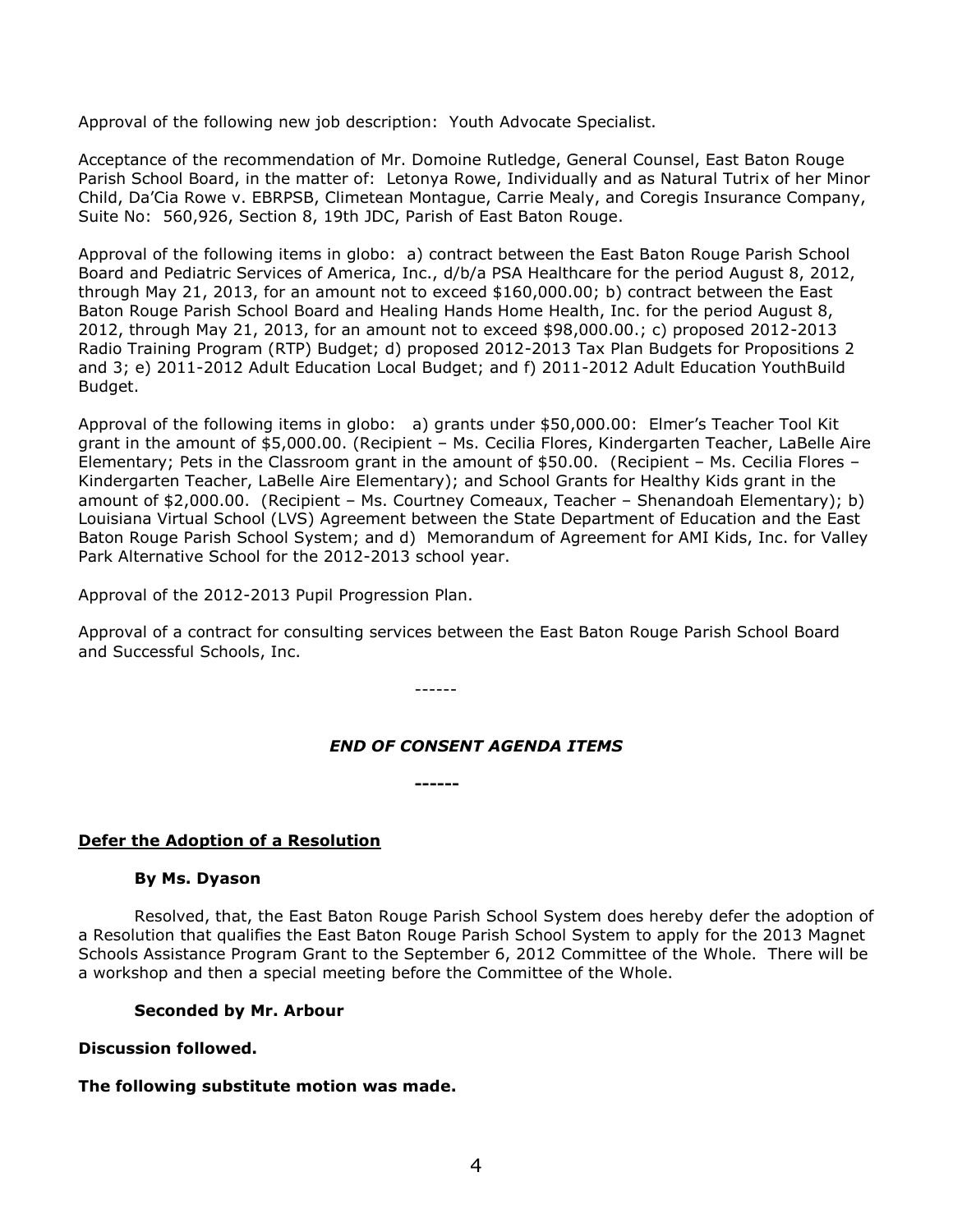#### **By Mr. Tatman**

Resolved, that, the East Baton Rouge Parish School System does hereby approve the adoption of a Resolution that qualifies the East Baton Rouge Parish School System to apply for the 2013 Magnet Schools Assistance Program Grant.

#### **Seconded by Mrs. Ware-Jackson**

**The vote on the substitute motion was as follows:**

| <b>Yeas: (7)</b> | Mr. Freeman, Mrs. Freiberg, Ms. Lee, Dr. Nelson-Smith, Mr.<br>Smith, Mr. Tatman, and Mrs. Ware-Jackson |
|------------------|--------------------------------------------------------------------------------------------------------|
| <b>Nays: (4)</b> | Mr. Arbour, Mrs. Bernard, Ms. Dyason, and Mr. Lamana                                                   |
| Abstained: (0)   | <b>None</b>                                                                                            |
| Absent: (0)      | <b>None</b>                                                                                            |
|                  |                                                                                                        |

**The substitute motion was declared adopted.**

**------**

#### **Approval of Board Policy**

#### **By Mr. Tatman**

Resolved, that, the East Baton Rouge Parish School Board does hereby approve school board policy updates.

#### **Seconded by Mrs. Bernard**

#### **The vote on the motion was as follows:**

- **Yeas: (10) Mrs. Bernard, Ms. Dyason, Mr. Freeman, Mrs. Freiberg, Mr. Lamana, Ms. Lee, Dr. Nelson-Smith, Mr. Smith, Mr. Tatman, and Mrs. Ware-Jackson**
- **Nays: (1) Mr. Arbour**

**Abstained: (0) None**

**Absent: (0) None**

**The motion was declared adopted.**

**------**

#### **Approval of Contract**

**By Mrs. Bernard**